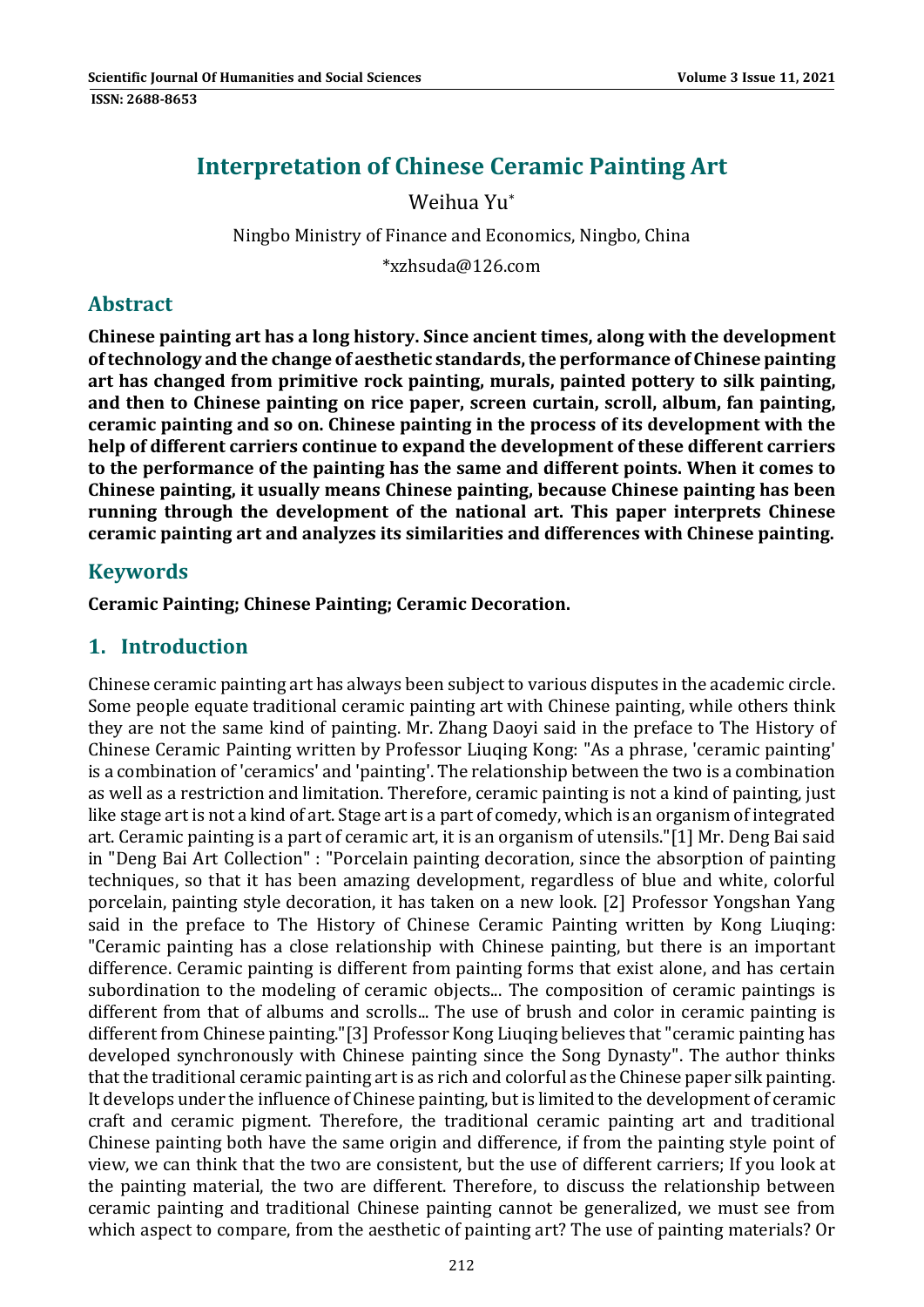from the characteristics of painting style comparison? Generally speaking, there are both differences and homogeneity between the two. The following will be a comparative analysis from the above aspects.

## **2. The Tools Used in Chinese Ceramic Painting are Different from Those Used in Chinese Painting**

Because of Chinese paintings and ceramics painting through the different carrier, by the traditional Chinese painting to painting paper, ceramic painting on porcelain painting, therefore, in the selection of tool materials have slightly difference, but for both is painting a picture, so part of the material is common, overall the tools of materials used for the ceramic painting is more than the traditional Chinese painting.

The tools used in ceramic painting are not only the same as those used in Chinese painting, but also many other materials, such as the use of oil. In ceramic painting, oil is used to control the picture, while in Chinese painting, water is used to deal with the shade effect. There are two kinds of oil in ceramic painting, one is frankincense oil and the other is camphor oil. Frankincense oil is refined from maple trees and distilled from maple resin. It is brown and black in color, soft and somewhat viscous. The function of frankincense oil has two aspects. On the one hand, it is used to mix pigments so that pigments are not easy to dry out and form clumps. On the other hand, it is used to dye and render flower heads, bird feathers and leaves, etc. Camphor oil is extracted from camphor trees and distilled from camphor resin. It is characterized by light yellow, a certain degree of transparency, strong volatility, easy to dry, its role is to make dry pigment dilution open, so that the painting brush smoothly.

Some of the pens in ceramic painting tools and Chinese painting can be shared, and some are special ceramic pens, because the pen in Chinese painting is used for water painting, while the pen in ceramic painting is used for oil painting, even if the pen for color filling is used for mud color filling. There are many kinds of ceramic painting pens, mainly divided into brushes and filling pens. Brush is also called the material pen, is through the oil paint into the brush to outline the lines, the brush has large, medium and small, according to the picture to choose different types of pens. In general, the writing brush is not selected, but the autocratic writing brush is used. Some are also mixed with a small amount of ramie fiber. According to the needs of the picture, the writing brush can also be divided into large, medium and small. Wash pen is used to wash and dye flower head specially, make with pure wool, the wool requirement of apical is finer had better, the flower head that finer wash gives is more delicate. The brush is used to clean up the filled water material, generally choose inch print.[4].

Because Chinese painting is painted on paper, the tools used in addition to ink and paper are mainly the choice of brush. The ink used is divided into lampblack ink and pine smoke ink. Lampblack ink is made of tung oil smoke. The ink color is black and very shiny. When painting, it can depict the artistic effect of the shade of the picture, so it is suitable for painting. Pine ink, on the other hand, is black but without luster. It is usually used to draw feathers of birds, hair of figures, and for writing. In Chinese painting, the choice of paper is mainly to use the rice paper produced in Jing County, Anhui province, which is the best. Anhui rice paper is divided into raw rice paper and cooked rice paper. When painting, the choice of rice paper is also more careful. Cooked rice paper in the production process of the use of alum, used for painting will not be permeated, so it is suitable for fine brush painting, especially in the performance of the flower head dyeing level can be a good expression of the shade level. Another characteristic painting materials are silk and vellum, which can also be painted, but the silk must be alum to be painted, Chinese painting in the Tang and Song dynasties with silk painting, to the Yuan Dynasty after the main paper painting.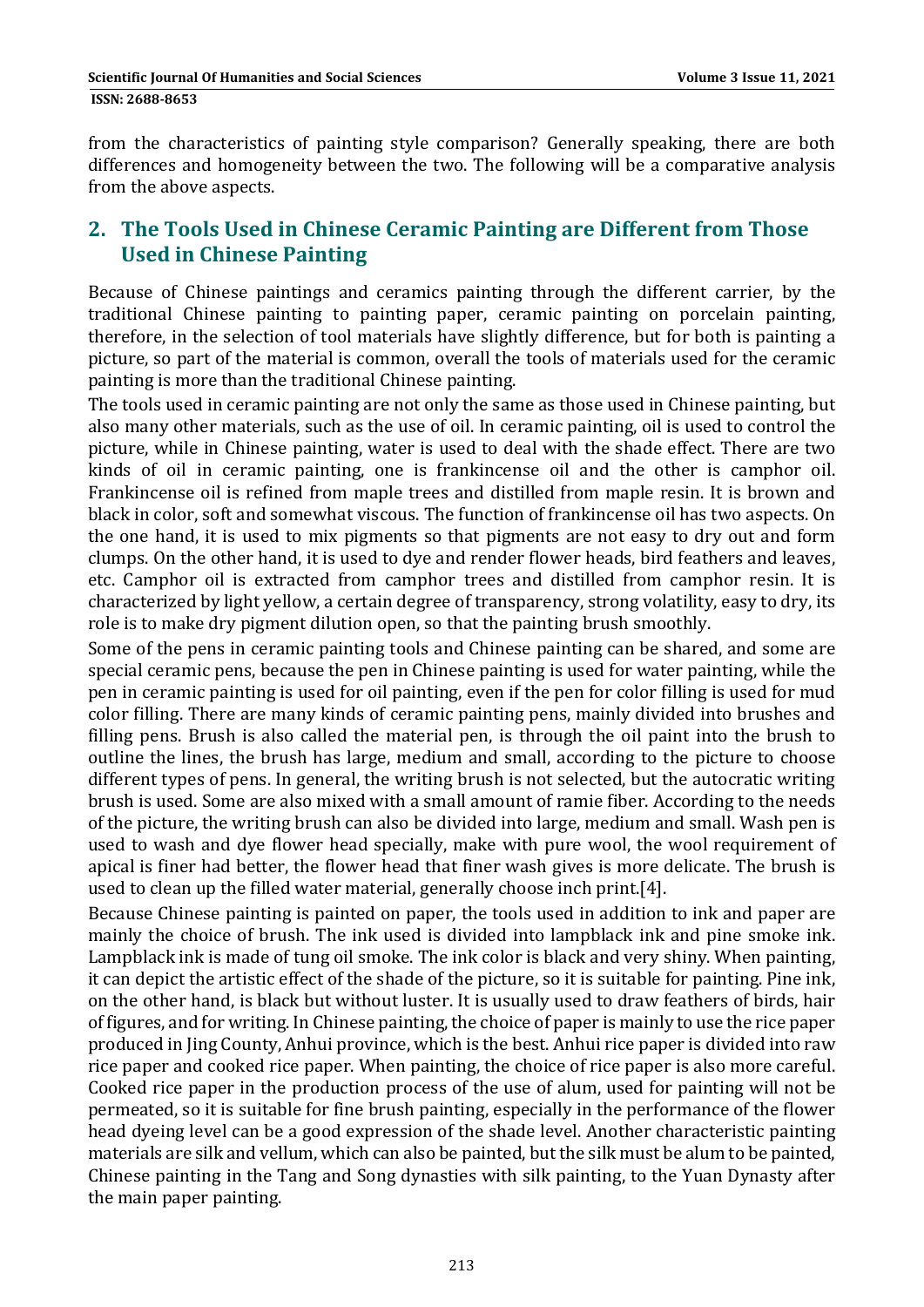The choice of pen in Chinese painting is more exquisite, because different paintings need to choose different pens, so the selection of pen needs to understand the performance and role of the pen, the Chinese painting pen in terms of the texture of the hair has hard, soft and fine points. Hard hair is mainly made of weasel tail tip hair, because its tip, the pen is vigorous, so it is mainly used to draw lines, the common hard brush mainly includes leaf tendon, large and small orchid bamboo, clothing line pen, painting pen, small jinggong, small red hair and so on; Soft hair is mainly made of sheep hair, but also made of bird feathers. It is characterized by softness and strong water content. It is suitable for large-scale rendering effect when painting. It is made by blending soft and hard, such as seven purple three sheep, pure purple tip, baiyun pen, etc. On the same kind of wool production can be divided into the long feng pen, short feng pen, middle feng pen. Short feng, middle feng, long feng stroke out of line is graceful, such as painting people dress, dignified pen is easy to draw a thick line of short feng, middle, short feng is a mixture of the painting landscape appropriate uses center, in addition, due to the size of the picture when he painted, also can choose different sizes of pen, Single pen and large, medium, small options.[5] Therefore, painting is also very particular about the choice of pen, which is common between ceramic painting and Chinese painting. Both follow the principle of "sharp, neat, round and healthy" when choosing a pen, which is discussed in ceramic painting and Chinese painting. "Sharp" is the choice of the pen, the pen dipped in water can form a sharp edge, the pen to draw round when the edge is always thin and not split; "Qi" requires the pen to be easy to change when painting. The method chosen is that when the brush is tiled, the brush edge is neat and smooth without uneven; "Round" is not forked when writing round strength, so that the picture is sure but not muddy, choose to see the pen belly round and full, without miscellaneous hair; The "key" reflects the elasticity of the pen. The pen with good elasticity is not easy to shed hair,

and it is strong and durable.  $[6]$ .

From the above analysis, using tools we learn ceramic painting the main tool used is more than the traditional Chinese painting, and more exquisite, especially the selection of pen is very exquisite, because the pen for drawing is not only with the aid of water to the paint, still need to cancel the oil, the complexity of the process determines the rigor of the claim to the pencil.

## **3. The Pigments Used in Chinese Ceramic Painting are Different from Those Used in Chinese Painting**

There are more varieties of ceramic painting pigments than Chinese painting pigments, because ceramic painting and ceramic process are closely related, and there are great changes according to the different pigments of the process, which are mainly divided into under-glaze pigments and under-glaze pigments (ancient colors, pastels, and new colors). Underglaze color pigments with the continuous development of technology, varieties are more and more, in addition to blue and white and underglaze infrared, there are peach, golden red, yellow, haibi, pine green, dark green, aqua green, light green, bean green, eggplant color, brown, chestnut, tea, qibao black, yan black and so on. [8] Glaze color pigment and can be divided into ancient, enamel, new color, the pigment used by each process is different, the ancient color pigment according to the needs of painting and process with oil paint and water paint, oil paint main usu Ming liu, west, alum red, bright red and black, the diversion pigment mainly includes ancient yellow, purple, green, big green ancient aqua green, green, etc. The color of pastel pigments before and after firing is very different, such as powder green before burning is gray brown, after burning is green; White before burning is powder-white, after burning is colorless transparent glass white. Pastel pigments are very rich, in addition to those pigments used in ancient color, there are other pigments, mainly transparent pigments and opaque pigments, transparent pigments are: stone green, big green, freshwater green, light bitter green, bitter green, dark green, light ancient purple, white, ochre and so on. Opaque pigments are: glass white, light jade, jade, broad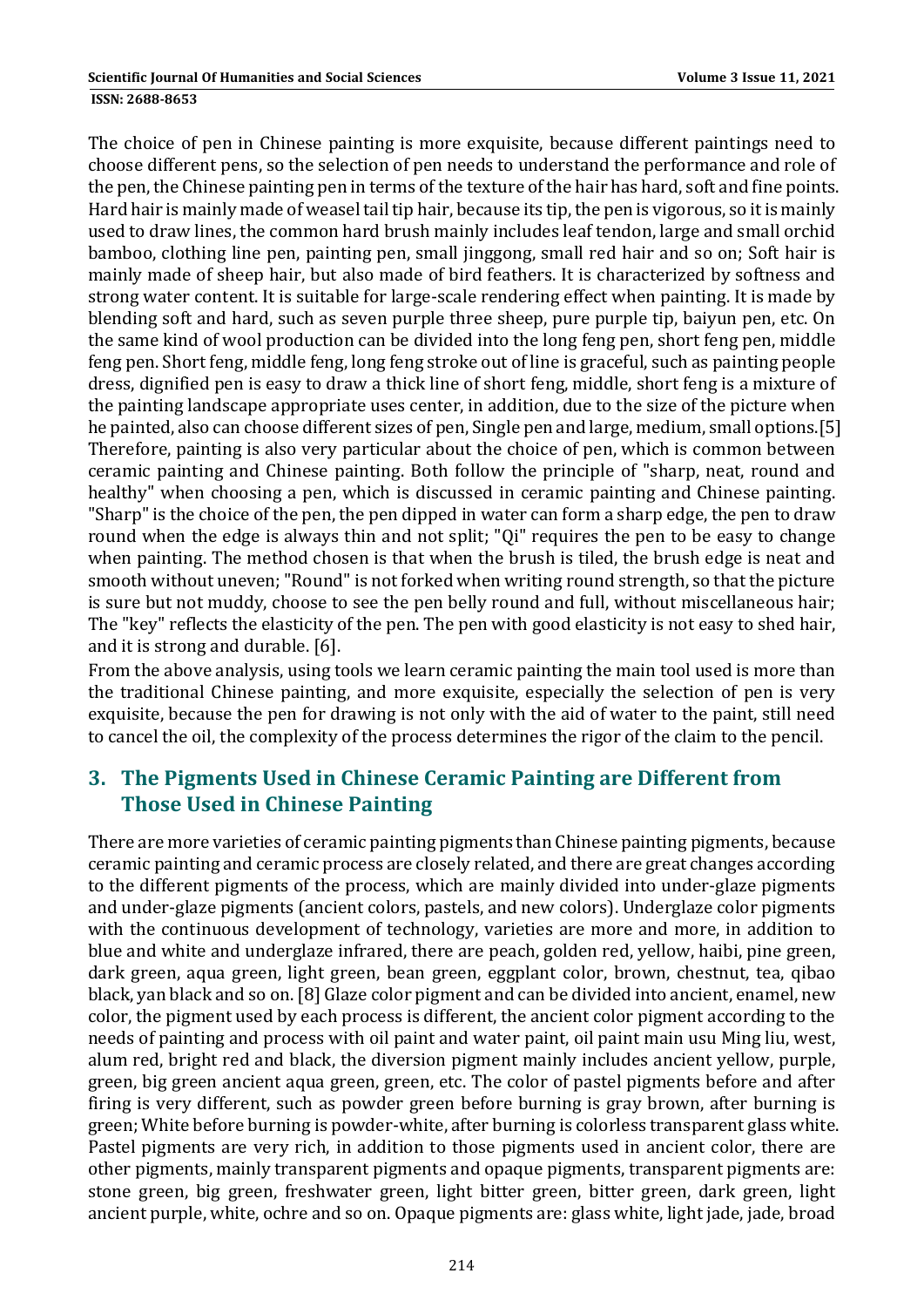green, pine green, palace powder, eggplant color, tin yellow, etc., the above pigments can generally be used alone. In addition, because of the particularity of the pastel process, that is, the glass white is filled with color or dyeing to make the picture full of stereoscopic, so there are many kinds of glass white filling and washing and dyeing pigments, the glass white filling pigments are called the net color, the net color pigments are: net big green, net bitter green, net yellow; Dyeing pigments are: carmine, old yellow, magenta, cyan, eggplant flower, guangcui and so on. Blue and white material, also known as zhuming material and raw material, is used for underglaze painting in the high temperature of 1300 degrees blue to form blue and white porcelain, used for underglaze painting in the low temperature of 750–850 degrees black, painting by controlling the amount of water to dye the change, which is like Chinese painting with ink and water harmony to paint. The new color pigments are greatly improved on the basis of pastels. There is no color change before and after firing, which brings great convenience to the painter and the color variety is also very rich. There are mainly western red, agate red, west red, peach, thin yellow, red yellow, thick yellow, grass green, sichuan color, olive green, cyan, ganging, haibi, deep blue, generation ocher, adzuki tea, yan black, black and so on. [9] New color pigments can also be mixed in pairs, such as west red and brilliant black mixed into hemp, olive green, grass green and brilliant black mixed into dark green, agate red and black mixed into dark purple, sea green and brilliant black mixed into blue gray. The characteristic that new color pigment can be mixed greatly promoted the rich diversity of new color painting.

After thousands of years of development, Chinese painting has formed its unique national style, and has made great breakthroughs in the development, use and research of pigments. So far, Chinese painting pigments are mainly divided into mineral pigments, plant pigments and chemical pigments. Mineral pigments mainly include: red series (silver zhu, ochre, Zhu Xiang, cinnabar, yellow Dan); Yellow series (stone yellow, realgar, female yellow, earth yellow); Cyan series (air green, stone green, flat green, Zeng Green, white green); Green series (stone green, malachite green, verdigris, dingsha green); White series (clay powder, lead powder, ha powder); Black series of black stone grease; In addition there are mud gold, mud silver and so on. Plant pigment basically has: red blue flower, madder, purple stem, rouge, sandalwood, garcinia, pagoda flower, yellow leaf, unripe gardenia, flower green, 100 grass frost, pass grass ash to wait a moment. Chemical pigments are mainly: eosin, dark red, red, chrome yellow, sky blue and so on. [10]. 

Ceramic pigment was accompanied by the development of technology is evolving with the development of the pigment from single to diversity, from firing before and to change of color after firing, before and after can't mediate between color to each other all sorts of color can allocate, change process this ceramic pigment is rich, it is the rich pigment that makes the painting art of the kaleidoscope.

## **4. The Artistic Style of Chinese Ceramic Painting Developed Synchronously with that of Chinese Painting**

Professor Kong thinks that ceramic painting has formed a synchronous development of painting art with Chinese painting since the Song and Yuan Dynasties.[11] The author agrees with Mr. Kong very much, because we can witness the correctness of the above views from the comparative analysis of the painting style of Chinese painting and the characteristics of ceramic painting art.

## **4.1. Song Dynasty Line Drawing and Cizhou Kiln Black Flowers**

Song Dynasty landscape painting, flower and bird painting has been unprecedented development, both fine brushwork and freehand painting are superior to the Tang Dynasty, Xu Xi's grandson Chongji founded the boneless sketching method also has a great influence on the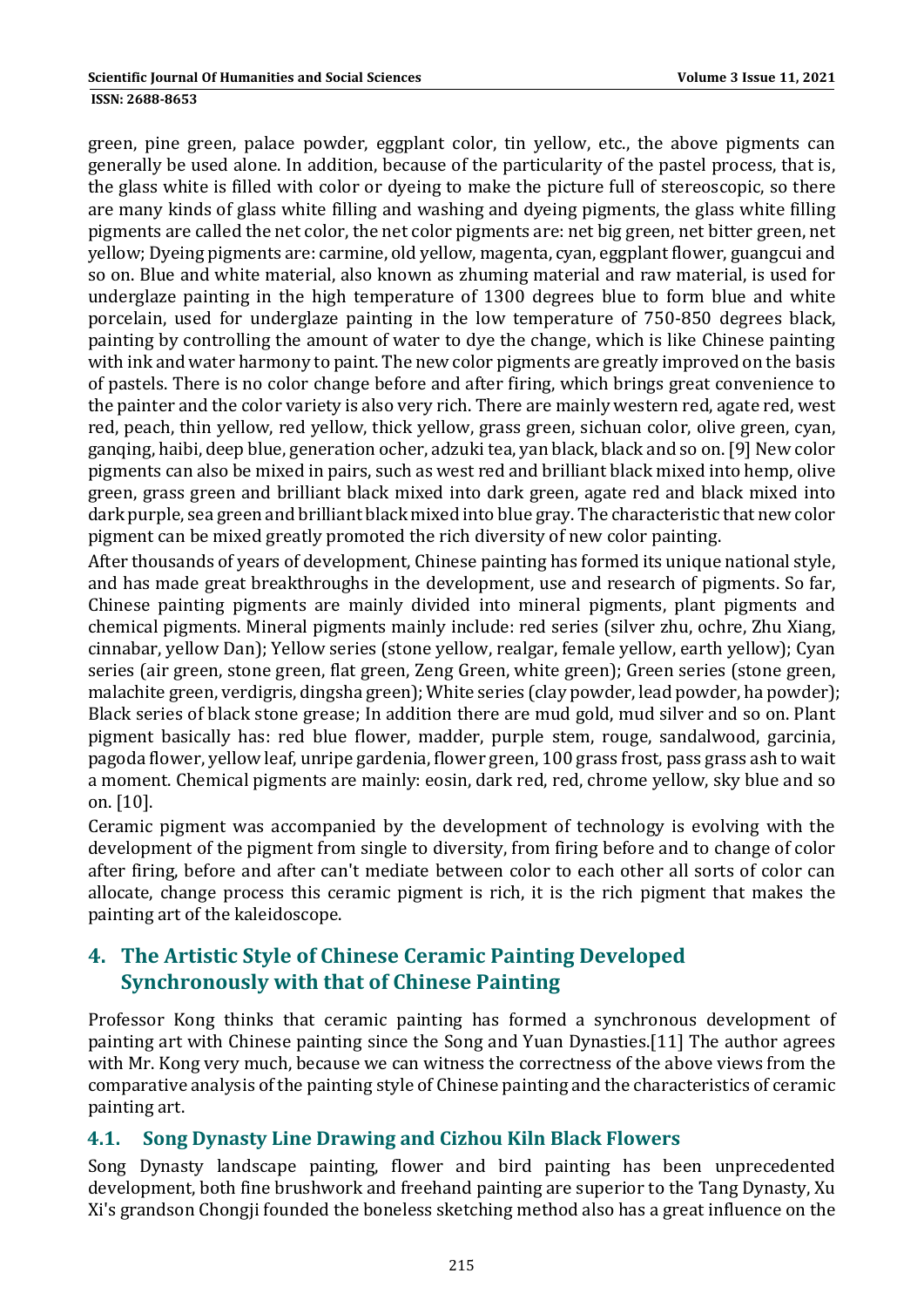later generations,[12] Song Dynasty Chinese painting is free, bold and unrestrained, showing the passion and ideal of life, natural attributes and moral character. Especially the appearance of the Song Dynasty line drawing, porcelain painting is very big, the line drawing at this time not only affects the white ground of cizhou kiln black flower painting decoration, the influence of ding kiln carving flower decoration is also very obvious. Magnetic state kiln in the period of song, jing is its development boom, the northern song dynasty magnetic state kiln lyrics from the Chinese painting techniques used successfully in porcelain painting, and burned the magnetic state kiln fine white ground black flower, ground black flower is influenced by the song lyrics painting use uncluttered of decoration on porcelain body, images in the monochrome of brown line. From the unearthed white ground and black flower porcelain of Cizhou kiln, the white glaze and black color porcelain is mostly the high-grade porcelain of Cizhou kiln, and it is more common in flower and bird painting, which reflects the prosperity of flower and bird painting in the Song Dynasty. There are also baby drama themes and small scenes of life, generally seen on porcelain pillows, full of life interest.[13] Therefore, the black color painting of Cizhou Kiln in song Dynasty and the drawing of lines on ripe silk in Chinese painting formed the similarities of different carrier painting artistic styles of the same time.

#### **4.2. Yuan Dynasty Ink Painting and Blue and White Painting**

From the perspective of the development of Chinese painting, Chinese painting in the Yuan Dynasty prevailed in ink painting, the theme of landscape painting as the most prosperous, focusing on nature and ink taste. Among the four masters of the Yuan Dynasty, Huang Gongwang, Ni Yunlin and Wu Zhonggui were all good at ink painting. [14] The four masters' painting style was simple and light and elegant, with light ink rendering and brush wiping, which was the main body of the painting style of the Yuan Dynasty. The popularity of ink painting is attributed to the cancellation of the painting academy system, which allowed some reclusive literati painters to paint freely without serving the court and painting according to the rules of court painting, thus enabling painters to have greater space for creation. Let's look at the artistic style of yuan blue and white, with the development of foreign trade, the yuan dynasty jingdezhen blue and white material, introduced the Sue linen from green (also called cobalt material), successfully fired out of the blue and white porcelain, porcelain is the advent of jingdezhen porcelain painting and Chinese painting has a bigger piece, blue-and-white porcelain painting brush paint on the tyres, Through the thickness, the density of the brush to draw lines, point, line, such as writing, under a also have firm soft and the actual condition and shades, weight change, like the traditional Chinese painting is painted on rice paper with the writing brush, then show all kinds of art, it is in China into the artistic style of Chinese painting so as to push the development of jingdezhen porcelain peak. In particular, the blue and white water separation technique in The Ming Dynasty borrowed from the Chinese painting in the Yuan and Ming dynasties, and also adopted the form of blue and white material divided into five colors, so that the blue and white painting is as varied as the ink painting, with infinite interest. 

## **4.3. Ming Dynasty Court Style Painting and Color Fighting**

In Ming dynasty, the development of Chinese painting is divided into three big system, namely, inheriting the yuan dynasty literati ink painting, palace imperial court decorative painting, "zhejiang" painting, three big pie in palace painting and "zhejiang" painting as the leading factor, especially to the yongle and xuande, chenghua and hongzhi in palace painting has reached the peak stage, compared with the imperial court decorative painting in the song dynasty, the Ming dynasty imperial court decorative painting ink used is more, Therefore, in the rigorous and exquisite, there are more light breath, and the pursuit of gorgeous color. It is in Chinese paintings by single ink painting to the pursuit of gorgeous color of the development of the imperial court decorative painting, painting in blue and white porcelain painting is just Yu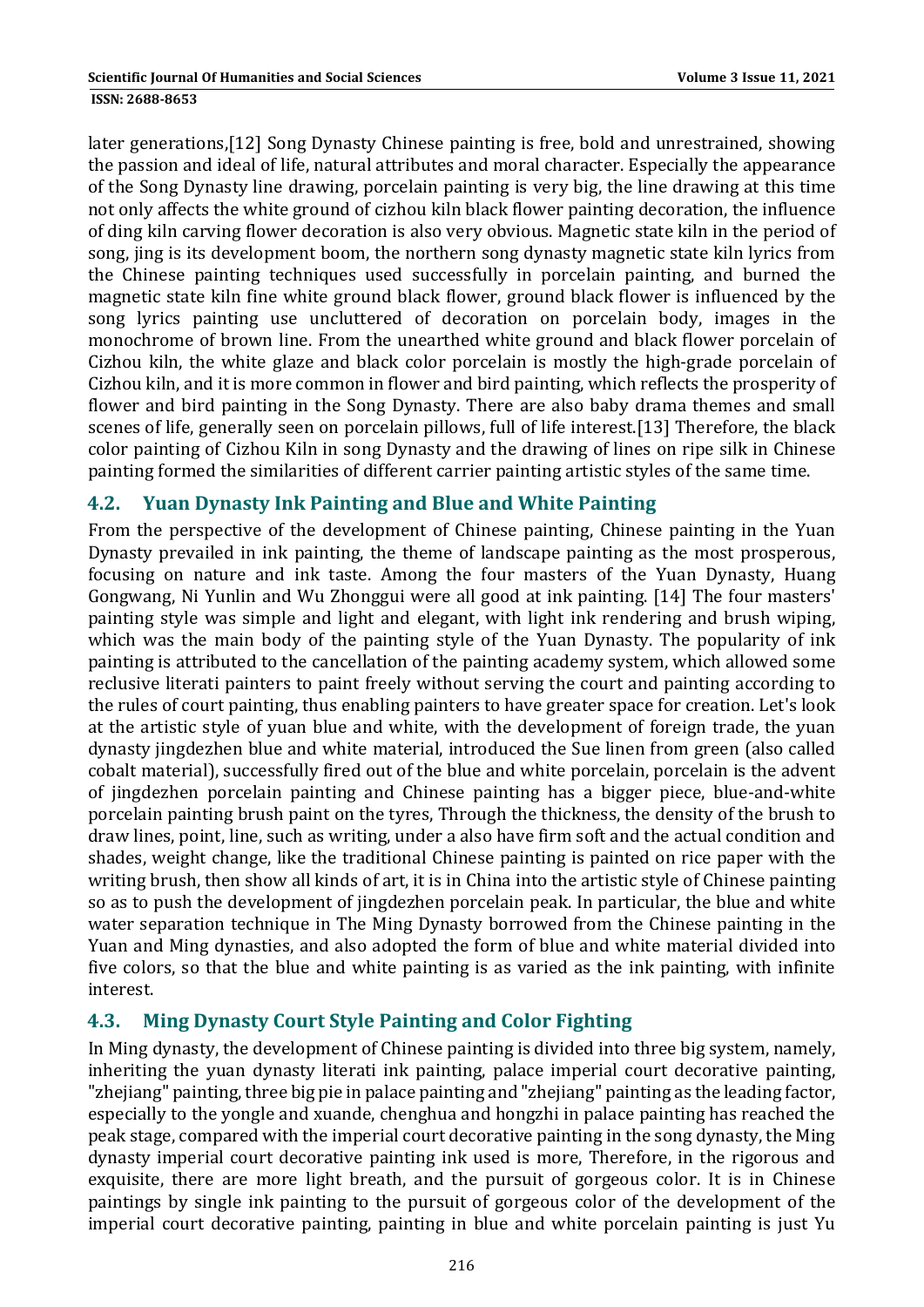Qinghua monochrome paintings but to develop in the direction of color, so the blue bucket color became the Ming dynasty porcelain painting in the development of new varieties, bucket color become China ceramic art from monochrome to color transition stage of development, For this reason, the History of Chinese ceramics said: "in a certain sense, fighting color is epochmaking.". 

#### **4.4. Boneless Paintings and Pastels of the Qing Dynasty**

Is an eclectic era in qing dynasty, in addition to the foreign exchange, the integration development are its main characteristics, therefore, the influence of western painting, Chinese painting, the landscape painting and figure painting during the period of the pursuit of perspective and realistic, and flower and-bird painting to Yun south field no bone painting as the main body, painted flowers chalk with fat, neat, witty, brightly colored, thick texture, delicate change, So that the picture appears fine, changeable. The qing dynasty porcelain painting drew lessons from the falangcai craft, combined with the boneless painting techniques of Yun Nan Tian in Chinese painting to create pastel art, which made the porcelain painting art reach its peak in the Qing Dynasty. On the one hand, the pastel painting art uses glass white as the background on the basis of the falangcai technology to make the flower head full of threedimensional; On the other hand, it absorbs the delicate volume, texture and color processing in western painting, and pursues soft light and shadow effect. Then draw lessons from the Chinese painting without bones painting method on the basis of no outline of the line directly to dye, so as to get the Chinese painting of fine brush painting in the light of Yin and Yang subtle changes of the soft artistic effect. On the whole, compared with the Ming Dynasty porcelain painting, it weakened or even removed the powerful weight of the line, and strengthened the rendering of the charm of light and shade and the pursuit of riches and splendor of color.

#### **4.5. Late Qing Dynasty and Early Republic of China Literati Painting and Light Purple Color**

Late Qing Dynasty Chinese painting advocating "four yuan" Huang Gongwang's light ink dry pen gou Cun and light ocher rendering literati landscape painting, and called light purple color, light purple color shallow gray, rich literati painting freehand breath. Light purple color paintings are mainly based on landscape paintings, while flower-and-bird paintings are mostly based on auspicious and auspicious themes, which often reflect the artistic conception of literati paintings since the Yuan Dynasty and combine poems with poems to form "poetry, calligraphy and painting". At the end of the Qing Dynasty, porcelain painting combined poetry, calligraphy and painting with the arrival of literati painters such as Xin 'an School of Painting and Sea School of Painting. For example, Xiong Zhang, a sea school of painting, and Xiangqiu Wu, a landscape painter, also came to Jingdezhen for porcelain painting, which pushed the porcelain painting in Jingdezhen to a new height. That is, from the pure artisan tracing painting to the freehand brushwork painting development. The landscape drawings in light purple porcelain paintings are mostly quiet scenes such as pavilions and pavilions, and the figures are embellished with red or cyan to make them prominent and eye-catching. The ochre flowers and blue are often used in distant mountains. The flower-and-bird paintings are mostly used to express auspicious and auspicious celebrations, which is like the Flower-and-bird paintings of Shanghai school.

## **4.6. Diversification and New Color of Modern Chinese Painting**

The development of modern Chinese painting can be summarized as three trends: one is to inherit the artistic characteristics of traditional Chinese fine brushwork and freehand brushwork; The second is to innovate on the basis of the tradition and inject new content into the works without changing the traditional mode; The third is to carry out a thorough reform, integration of western painting, decorative painting and other arts using Chinese painting sense of form for innovation and development. It can be said that the development of modern Chinese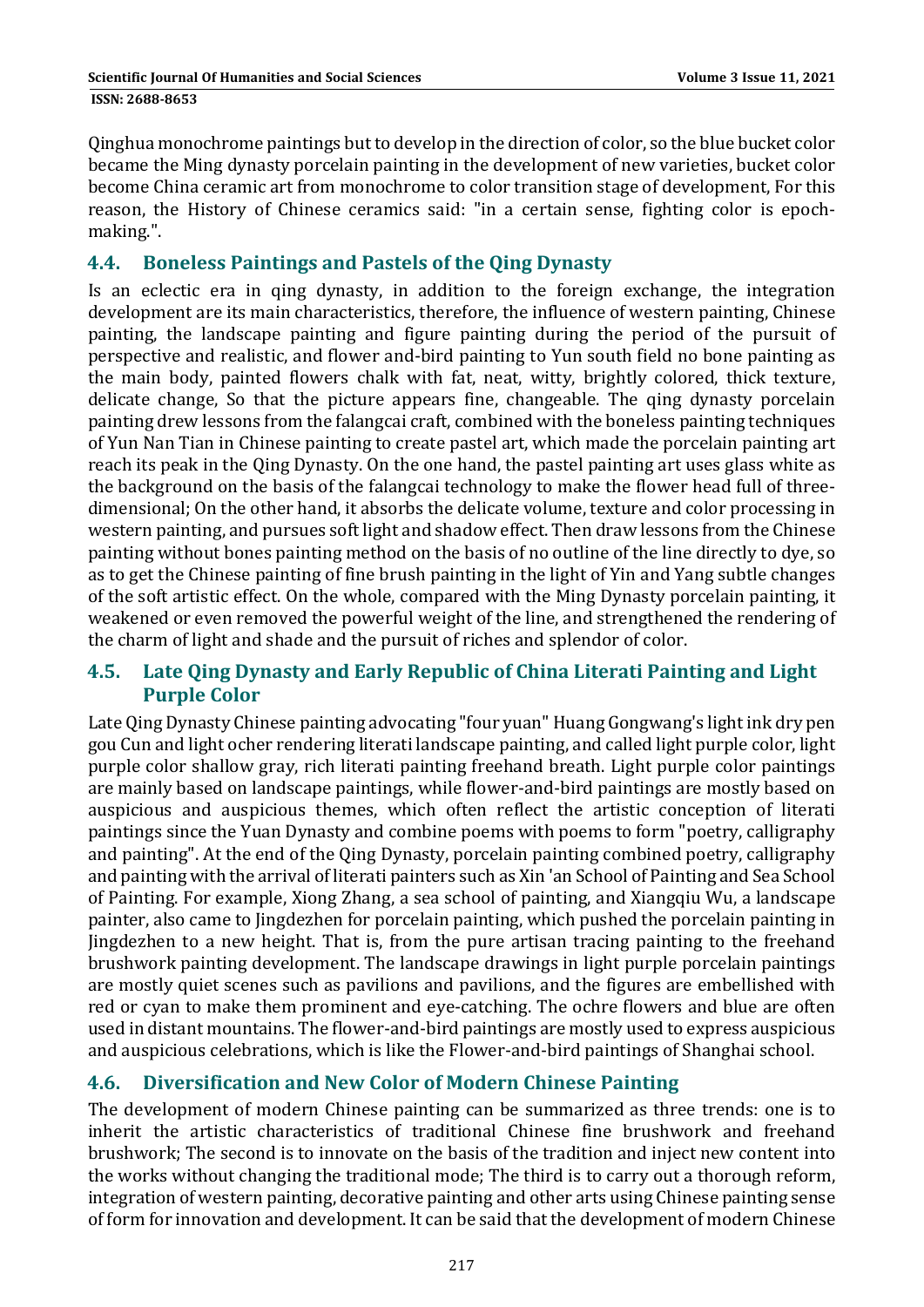painting with the liberation of people's thoughts and the development of foreign exchange shows a trend of diversification, this diversification of development reflects the pursuit of personalized artistic aesthetics of modern people. For example, Lin Fengmian absorbed the performance of the Central Line of folk painting art, combined with the focus on the performance of color and light in western painting, and broke through the mode of traditional

Chinese painting on the whole. Chen Zhifu combines Chinese and Western decorative colors in his meticulous flower-and-bird paintings. Zhang Daqian's color painting draws lessons from the characteristics of western abstract expressionism and is unique. Li Keran uses traditional brush and ink combined with realistic western painting. Especially to the contemporary, the performance of Chinese painting is blooming, some to reflect the customs of ethnic minorities as the theme; Some seek resources from folk arts and crafts; There are tropical plants in Yunnan and other exotic flowers and herbs for the theme and so on.

The development of ceramic painting to modern because of the development of new varieties of ceramic pigments, ceramic painting pigments can only be fired from a pastel to the development of new color can be repeatedly fired, it can be said that the multiple firing of ceramic painting pigments is a qualitative change in ceramic painting. Because the new color pigment has the following characteristics: first, a variety of colors can be deployed freely; Second, the color of the new color pigment is basically unchanged before use and after burning; Third, the color variety of new color pigment is very much. The above three conditions make the new color pigments can basically adapt to the requirements of all kinds of painting, not only can achieve the artistic effect of Chinese painting, but also can form the art form of oil painting and decorative painting. It can be seen that the emergence of new color pigments makes the painting that was previously limited to painters who knew ceramic technology develop to the art that non-ceramic craftsmen can also draw on porcelain, which makes the ceramic painting art also appear diversified development.

## **5. Summary**

Both ceramic painting and Chinese painting are painted with brush. Therefore, from the perspective of painting tools, they just express the beauty of nature and tell the painter's thoughts through brush on different carriers.

Ceramic painting pigments and Chinese painting pigments are refined from minerals, but these minerals are different, which makes them different in the color of pigments. Ceramic painting due to the firing and each painting style in the process of a great difference, so different varieties of ceramic painting its painting pigments have great changes. In general, ceramic painting pigments developed from a single blue and white material to the color of the new color, from the pastel pigment can only be fired once to the development of multiple firing, mixing and mixing of new color pigments, the development of ceramic painting pigments has brought a rich and varied painting art different from Chinese painting art.

The development of ceramic painting art is influenced by the traditional Chinese painting art, accompanied by the development and change of Chinese painting and the corresponding new varieties, which in addition to the development of technology, as well as the change of people's aesthetic thoughts.

## **References**

- [1] Xiumei Wu: Research on Traditional Handicraft Culture--Taking Ceramics and Hang Fans as Examples, Guangming Daily Press, 2013, P3.
- [2] Bai Deng, Bai Deng Art Anthology, Zhejiang Academy of Fine Arts Press, 1992, P69.
- [3] Liuqing Kong, Art History of Chinese ceramic Painting, Southeast University Press, 2004, p6-7.